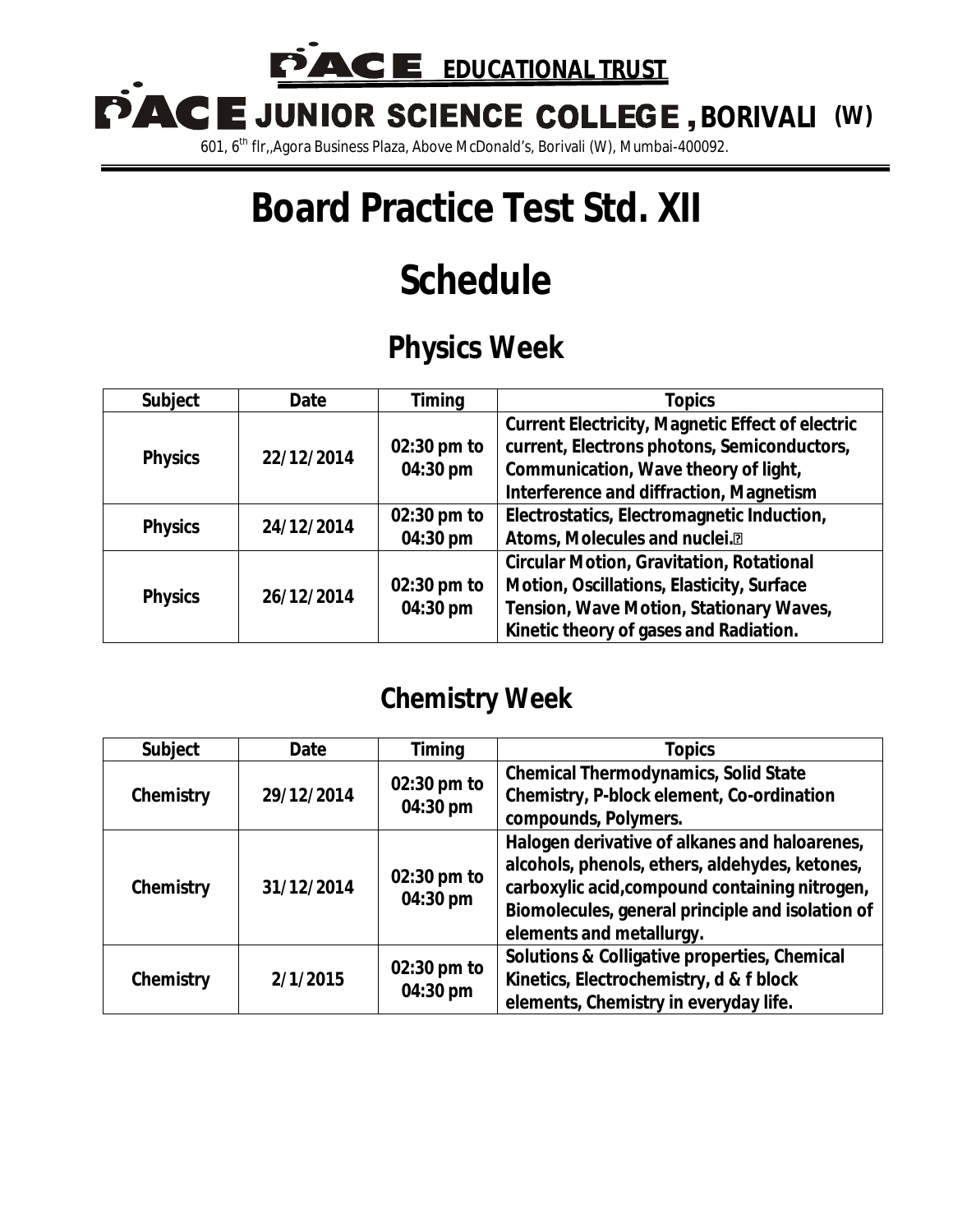## **Electrical Maintenance / Computer Science Week**

| <b>Subject</b>             | <b>Date</b> | <b>Timing</b>           | <b>Topics</b>                                                                                                                                                                                                                                                                                                                                                          |
|----------------------------|-------------|-------------------------|------------------------------------------------------------------------------------------------------------------------------------------------------------------------------------------------------------------------------------------------------------------------------------------------------------------------------------------------------------------------|
| <b>EM</b><br>$\mathsf{CS}$ | 05/01/2015  | 02:30 pm to<br>04:30 pm | E.M. - Electrical Symbols, Circuit diagram and<br>panel diagram, Fuses, Conductors, Gauge of a<br>conductor, Insulators, Semiconductors and<br>high resistance heating elements, Types of<br>wires and wiring accessories, Wiring system,<br>House wiring, Indian electricity rules and over<br>head lines.<br>$C.S. I - C++$<br><b>C.S. II- Networking Technology</b> |
| <b>EM</b><br>$\mathsf{CS}$ | 06/01/2015  | 02:30 pm to<br>04:30 pm | E.M. - Underground cables, Illumination,<br><b>Electrical Appliances, Electric heating, Parallel</b><br>operation of 3- phase alternators, Theory of<br>rotating magnetic field and 3-2 Induction<br>motor, H.V. Substation, Maintenance<br><b>C.S. I- Operating System</b><br>C.S. II- Instruction Set and Programming of<br>8085团                                    |
| <b>EM</b><br>$\mathsf{CS}$ | 07/01/2015  | 02:30 pm to<br>04:30 pm | E.M. - Transformers, Single phase motors,<br>Theory of rotating magnetic field and 3-2<br>Induction motor, Synchronous motor,<br><b>Measuring Instruments.</b><br>C.S. I - Data Structures, HTML<br>C.S. II- Introduction to 8085 Microprocessor<br>(Theory),<br>Introduction to 8051 microcontroller and X-86<br>family.                                              |